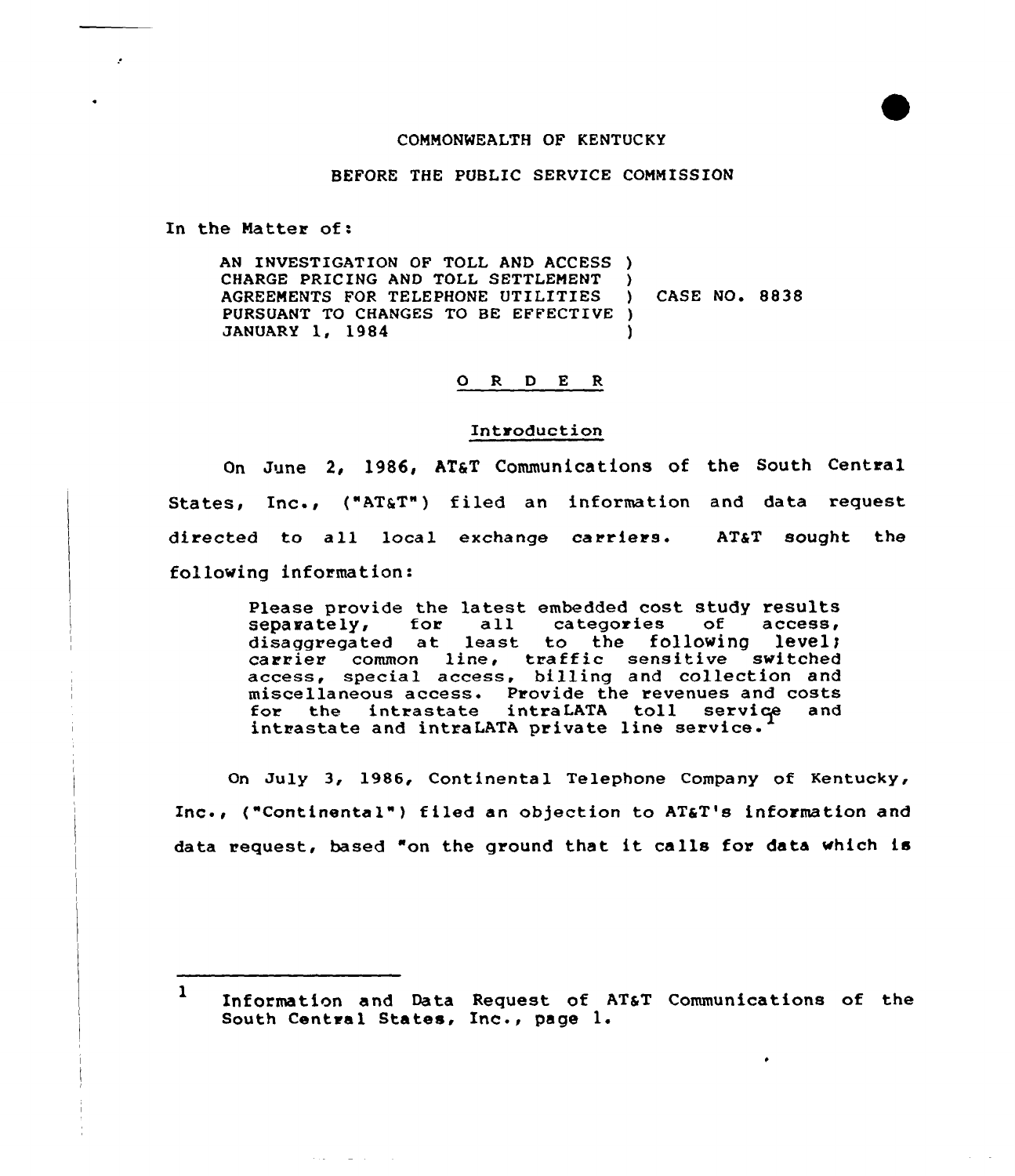outside the scope of this proceeding and includes information which is proprietary in nature. $"$ <sup>2</sup>

On August 29, 1986, AT&T filed a motion to compel Contine<mark>nt</mark>a to respond to its information and data request. Subsequently, on September 26, 1986, the Commission granted AT&T's motion and denied Continental's objection, stating, in part, that "AT&T's information and data request is <sup>a</sup> valid request to which Continental should respond, as soon as possible." $3$ 

Although the Commission ordered Continental to respond to AT&T's information and data request, no filing date was specified and on October 8, 1986, AT&T filed another motion to require Continental to respond to its information and data request by<br>November 3, 1986. On October 30, 1986, the Commission ordered Continental to respond to AT&T's information and data request by November 10, 1986.

Meanwhile, on October 24, 1986, Continental responded to ATaT's information and data request with a summary of access service revenue requirement based on Federal Communications Commission ("FCC" ) Part 67'eparations Procedures, and Part 69, Access Charges, methodology, and a summary of intraLATA revenue.

On November 21, 1986, Continental filed a motion for an Order finding that it had complied with the Commission's Order of

 $\mathbf{2}$ Objection of Continental Telephone Company of Kentucky to Data Request of ATTCOM, page 1.

<sup>3</sup> Order of the Commission dated September 26, 1986, in Case No.<br>8838, page 2.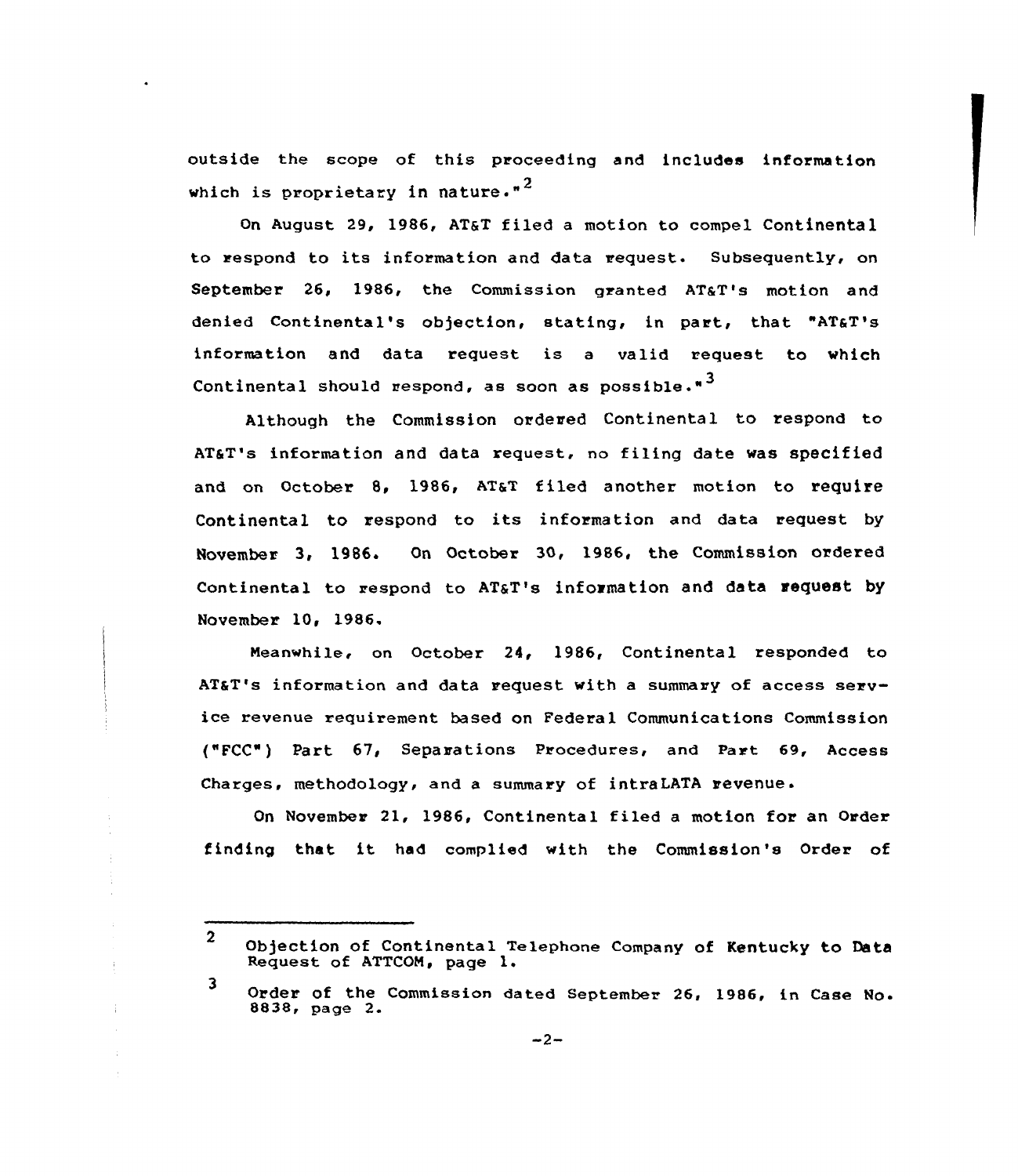October 30, 1986, with its response to AT&T's information and data request on October 24, 1986.

On November 26, 1986, AT&T filed a motion for sanctions against Continental for failure to comply with the Commission's Order of September 26, 1986, which ordered Continental to respond to AT&T's information and data request.<sup>4</sup> On December 8, 1986, Continental filed a response to AT&T's motion for sanctions.

## Discussion

In its motion of November 21, 1986, Continental argues that it complied with the Commission's Order to respond to AT&T's information and data request with its filing of cost study results on October 24, 1986. Continental further argues that it should not be required to file detailed cost study information on the grounds that the cost study "results are sufficient for the Commission to determine whether Contel's interLATA access rates are being subsidized by its intraLATA rates and vice-versa<sup>\*</sup> and "more importantly, Contel is concerned that providing ATTCOM (or any other IXC or LEC) with complete Part 67 and 69 studies could put Contel at a competitive disadvantage by disclosing to potential competitors sensitive cost information."<sup>6</sup> That is,

6 Ibid., pages  $2-3$ .

<sup>4</sup> Prior to filing its motion for sanctions against Continental,<br>on November 26, 1986, AT&T notified Continental by 1986, AT&T notified Continental correspondence dated November 14, 1986, that it considered<br>Continental's response "inadequate" and requested an response "inadequate" and "adequate" response by November 21, 1986.

<sup>5.</sup> Notion of Continental Telephone Company of Kentucky for an Order Finding that is has Complied with the Commission's Order of October 30, 1986, page 2.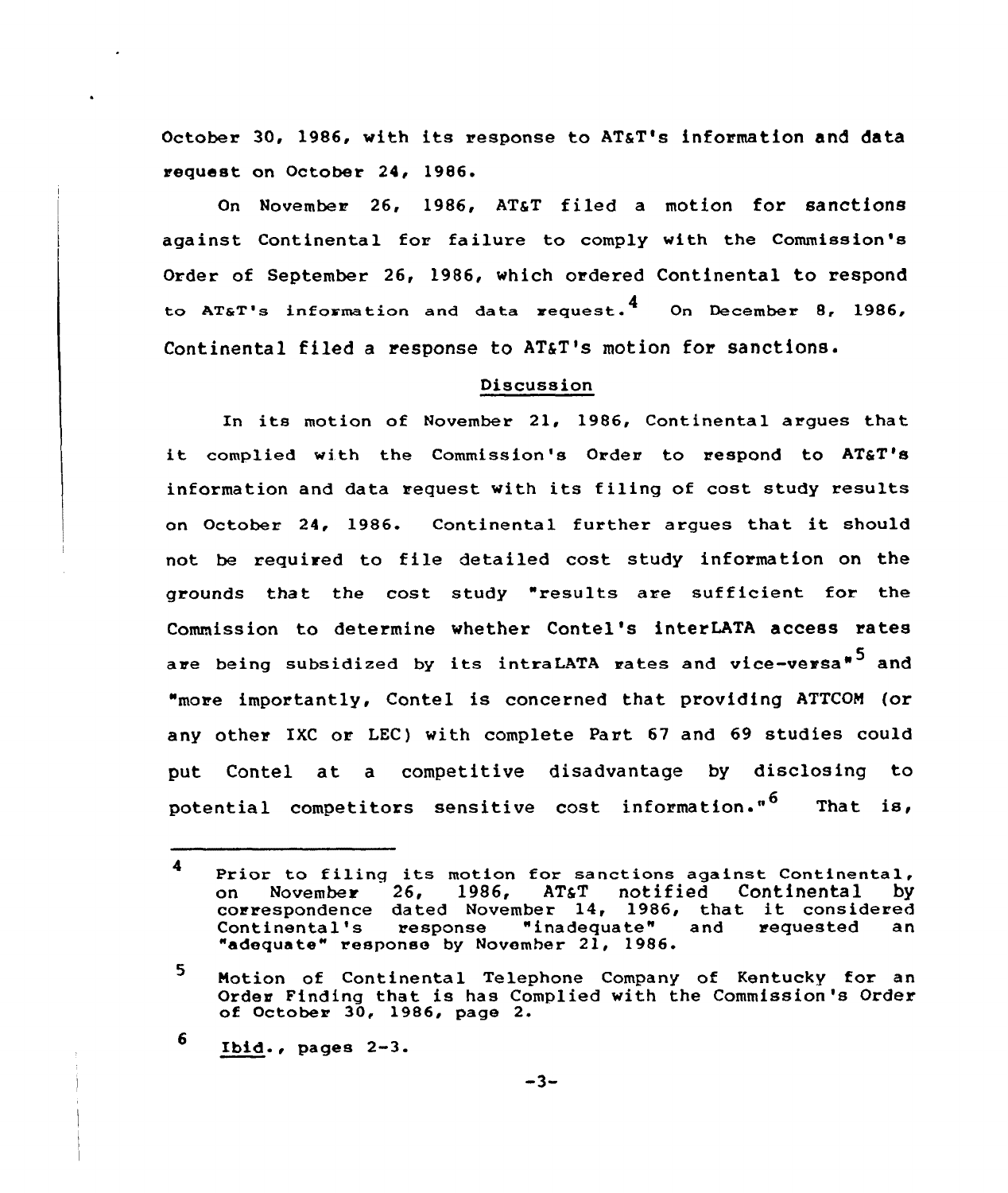Continental and AT&T would be competitors if the Commission chooses to allow intraLATA competition. Finally, Continental states that it is "willing to provide this information to the Commission under the protection of confidentiality, but not to  $ATTCOM.$ "<sup>7</sup>

In its motion af November 26, 1986, AT&T contends that Continental did not comply with the commission's Order to respond to its information and data request with its filing of cost study results on October 24, 1986. AT&T contends that the information filed by Continental "merely sets forth a series of undefined 'revenue requirements' and 'adjusted total compensation'"<sup>8</sup> that does not provide the information requested, "that is, disaggregated embedded cast study results for all categories of access as well as costs and revenues for intralata toll and private line services."<sup>9</sup> AT&T further notes that Continental admits that it has detailed cost study information in its possession and that this information is necessary in order for AT&T "to defend its substantial interests in this case."<sup>10</sup> Therefore, based on Continental's alleged refusal to comply with the Commission's Order to respond to AT&T's information and data

9 Ibid.

<sup>10</sup> Ibid., page 5.

<sup>7</sup> Ibid., page  $3$ .

<sup>8</sup> Motion of AT&T Communications of the South Central States,<br>Inc., for Sanctions Against the Continental Telephone Company of Kentucky, Inc., for Failure to Comply With an Order of the Commission Dated the 26th Day of September, 1986, page 2.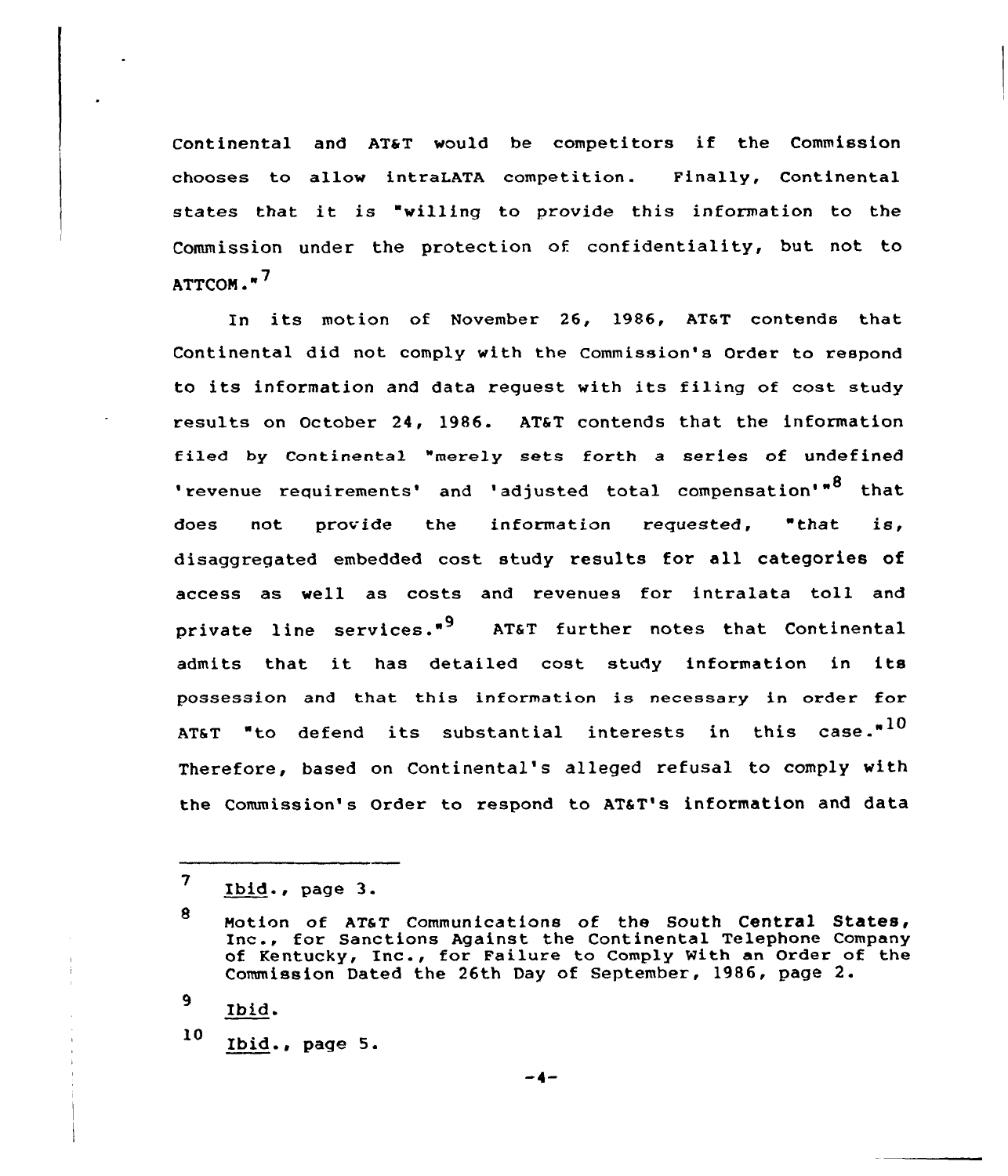request, AT&T requests that the Commission (1) strike any testimony filed by Continental concerning its revenue requirements, {2) set Continental's traffic sensitive access rates at the lowest level granted to any other local exchange carrier and its carrier common line charge and ULAS revenue requirement at zero, and (3) assess Continental the costs and attorney fees incurred by AT&T in this dispute.<sup>11</sup>

In its response of December 8, 1986, to AT&T's motion for sanctions, Continental states that {1) confidentiality does not offer Continental adequate relief in this case, (2) the detailed cost study information that Continental has in its possession is not based on embedded cost analysis, as stated in AT&T's interrogatory, but, instead, on fully allocated cost analysis using FCC Parts  $67$  and  $69$  requlations,  $(3)$  allowing AT&T access to Continental's detailed cost study information cauld be detrimental to Continental upon deregulation, and (4) AT&T's request for embedded cost information does not entitle it to Continental's fully allocated cost information.<sup>12</sup> Continental adds that in the event the Commission disagrees and orders that its detailed cost information be made available to AT&T, that it be made available for AT&T's inspection at its corporate headquarters in Merrifield,

 $11$  Ibid., pages  $6-7$ .

<sup>12</sup> Response of Continental Telephone Company of Kentucky to Motion of AT&T for Sanctions, pages 1-2.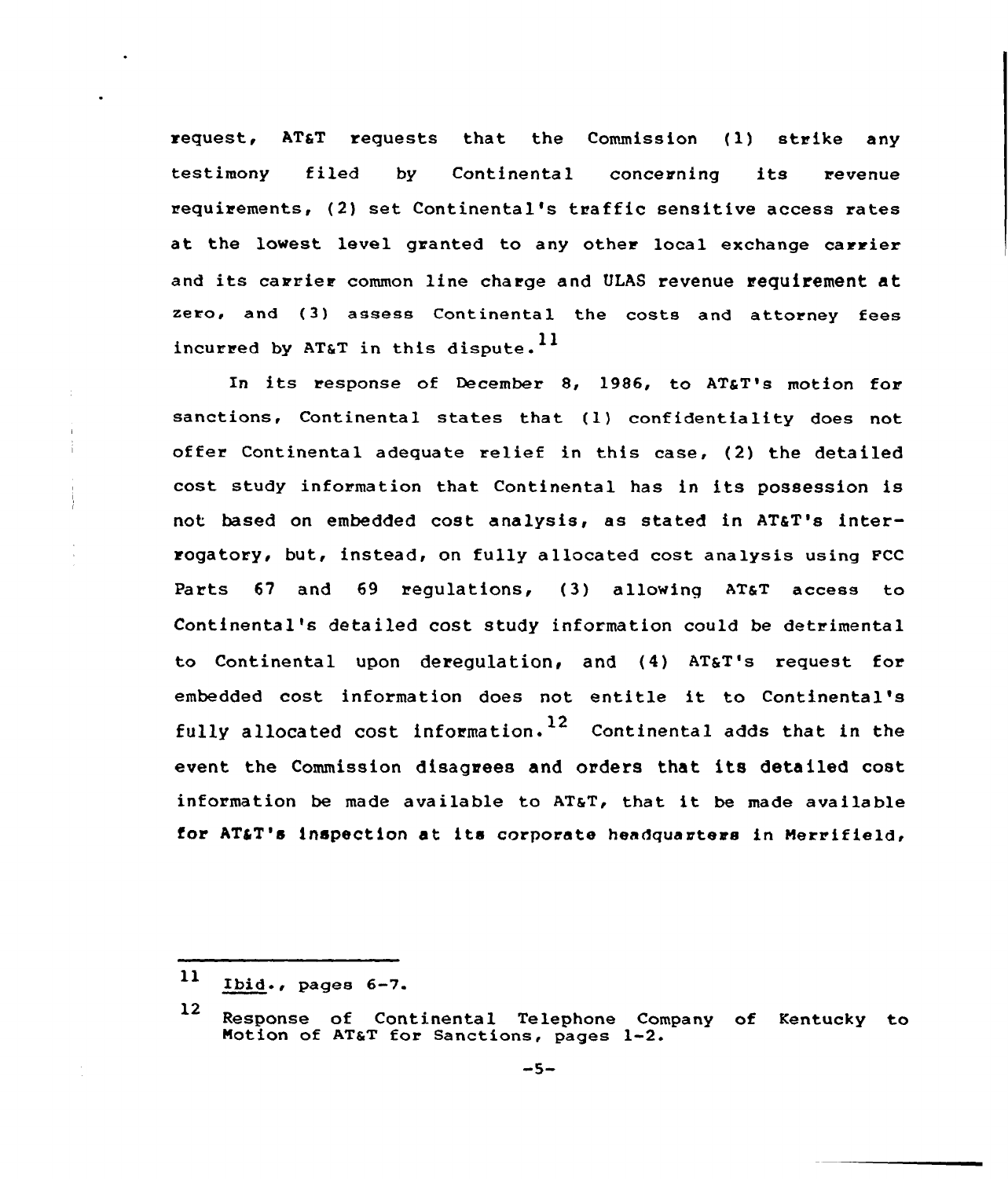virginia, presumably due to the voluminous nature of the information. 13

In the opinion of the Commission, both Continental's motion of November 21, 1986, and AT&T's motion of November 26, 1986, should be denied. However, Continental should allow AT&T to inspect its detailed cost information at its corporate headquarters in Nerrifield, Virginia, at a mutually agreed time and under mutually agreed terms of confidentiality, within 30 days from the date of this Order.

Continental's motion of November 21, 1986, should be denied based on AT&T's claim that detailed cost information is necessary to its participation in this case. It is clear that AT&T has substantial interests in this case. Furthermore, although Continental's objection to disclosing detailed cost information to a potential competitor may have merit in the long run, toll deregulation and intraLATA competition are not issues in this case, and the Commission has no plans to consider these issues at this time. Lastly, the issue of whether AT&T is entitled to fully allocated cost information when it requested embedded cost information is without merit

AT&T's motion of November 26, 1986, should be denied based on Continental's equally substantial interests in this case and the impact that AT&T's requested sanctions would have upon Continental's representation of its interests. Striking

 $13$  Ibid., page 3.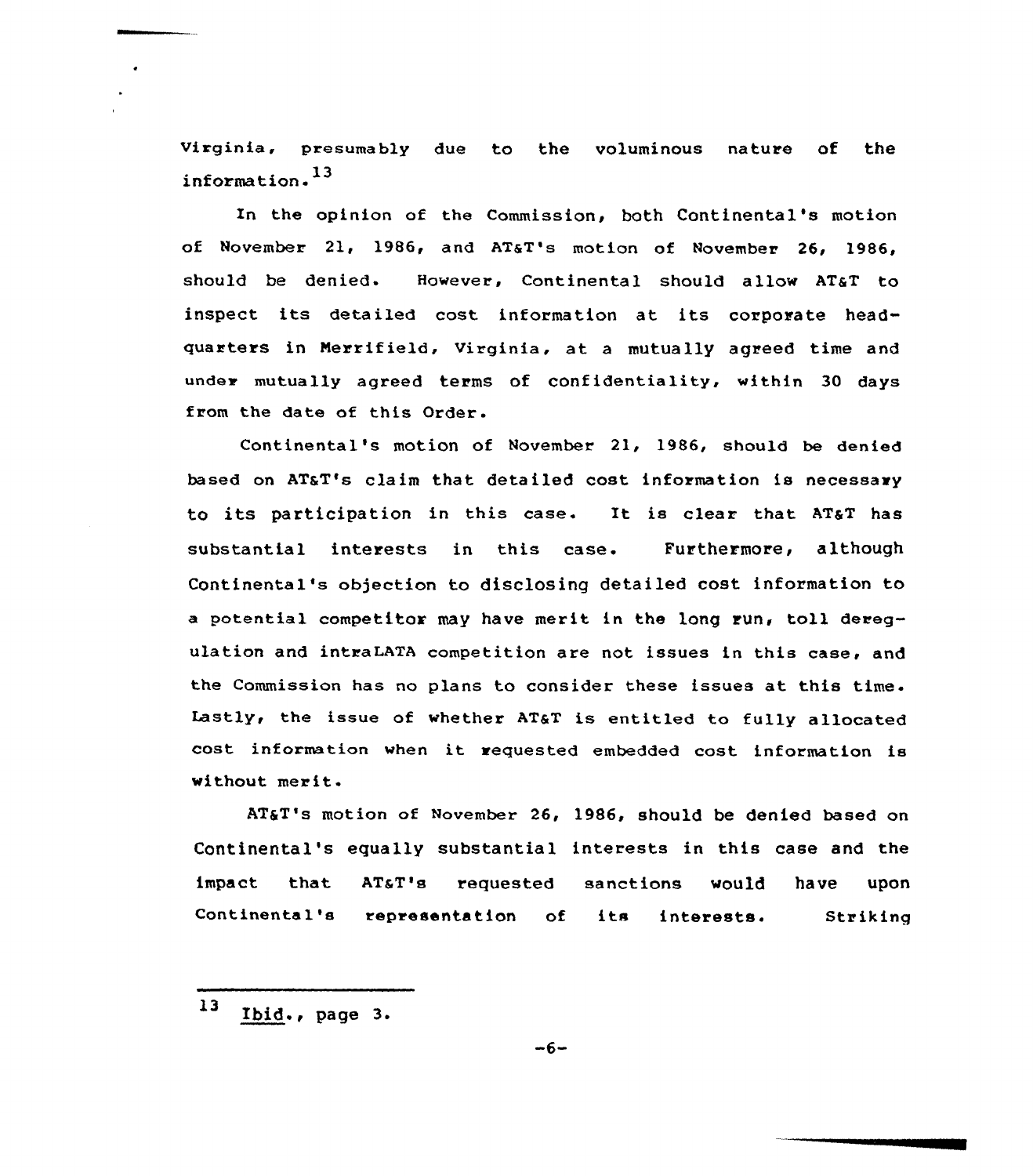Continental's testimony would be unreasonable, as would setting its traffic sensitive access rates at the lowest level granted to any other local exchange carrier and its carrier common line charge and ULAS revenue requirement at zero. Finally< the costs and attorney fees associated with participating in a case before the Commission should be borne by each party to the extent that each party incurs costs and attorney fees.

# Findings and Orders

The commission, having considered the evidence of record and being advised, is of the opinion and finds that:

1. Continental's motion of November 21, 1986, should be denied.

2. AT&T's motion of November 26, 1986, should be denied.

 $3.$ Continental should allow AT&T to inspect its detailed cost information at its corporate headquarters in Nerrifield, Virginia, at a mutually agreed time and under mutually agreed terms of confidentiality, within 30 days from the date of this Order.

IT IS THEREFORE ORDERED that:

1. Continental's motion of November 21, 1986, be and it hereby ie denied.

2. AT&T's motion of November 26, 1986, be and it hereby is denied.

3. Continental shall allow AT&T to inspect its detailed cost information at its corporate headquarters in Herrifield,